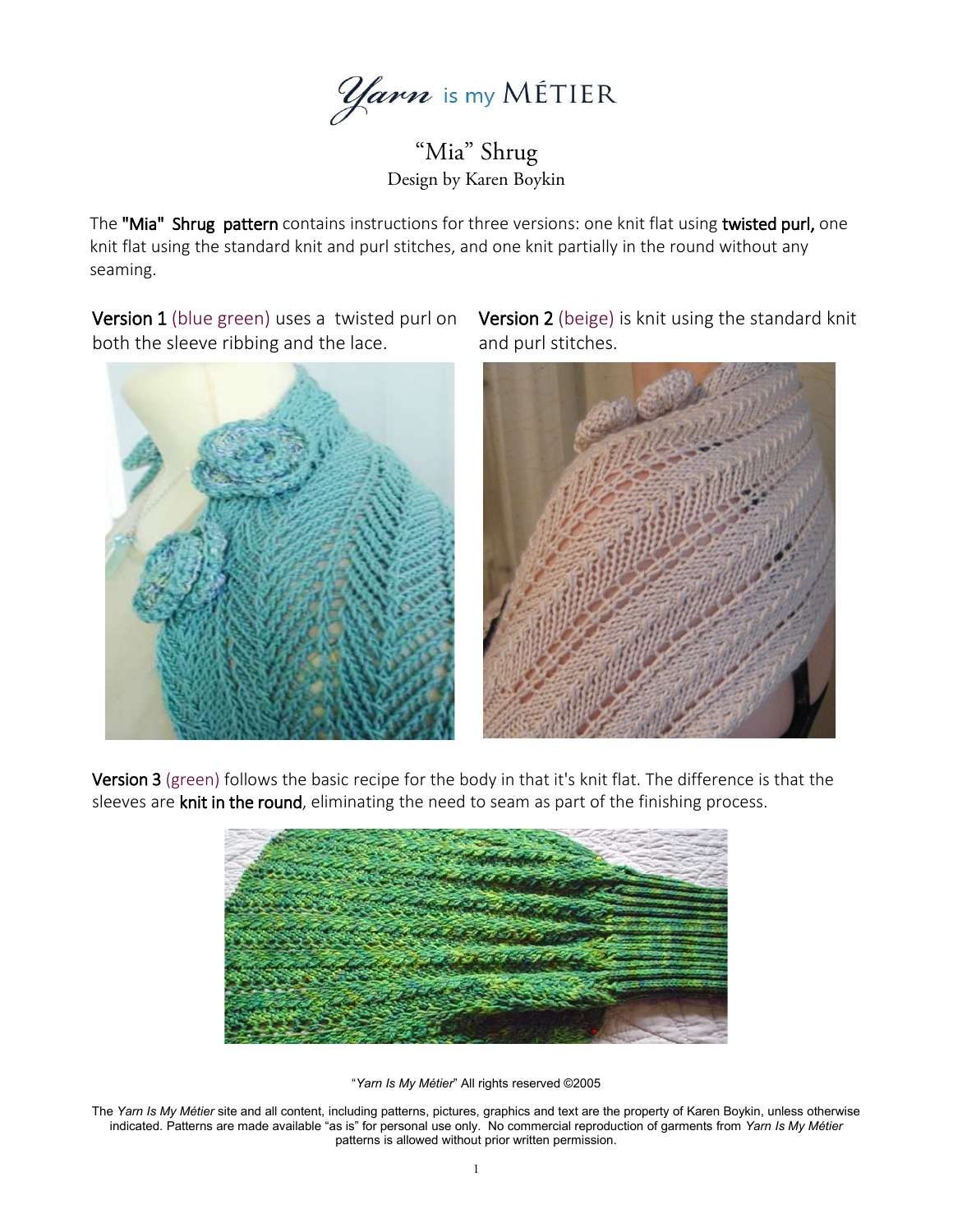*Yarn* is my MÉTIER

"Mia" Shrug Design by Karen Boykin

## Materials:

- Depends on overall length of shrug. For instance, a 16 by 48 inch rectangle requires approximately 450 yards of DK or light worsted weight yarn
- Knitting needles sized appropriately for the yarn used
- Crochet hook of same or slightly larger size for optional crocheted edging
- Tapestry needle

## Abbreviations:

 $K =$  knit  $M1$  = make one  $P =$  purl PSSO = Pass slipped stitch over RS = Right side  $S =$  Slip stitch TP = Twisted purl WS = Wrong side YO = Yarn over

#### Resources:

- Free rosettes pattern from Lion Brand -<http://www.lionbrand.com/patterns/chs-rosettes.html>
- Vintage Scalloped Edge Crochet pattern, from "Edges and Corners" Book No. F by Emma Farnes.
- Ruffle rose pattern from Nicky Epstein's "Knitted Embellishments"
- Berry Cluster pattern from Nicky Epstein's "Knitting On the Edge"
- Details of Combined Knitting technique -<http://www.modeknit.com/combined.html>
- Video of Combined purl - [http://www.knittinghelp.com/knitting/videos/purl/purling-combined](http://www.knittinghelp.com/knitting/videos/purl/purling-combined-method.mpg)[method.mpg](http://www.knittinghelp.com/knitting/videos/purl/purling-combined-method.mpg)

The *Yarn Is My Métier* site and all content, including patterns, pictures, graphics and text are the property of Karen Boykin, unless otherwise indicated. Patterns are made available "as is" for personal use only. No commercial reproduction of garments from *Yarn Is My Métier* patterns is allowed without prior written permission.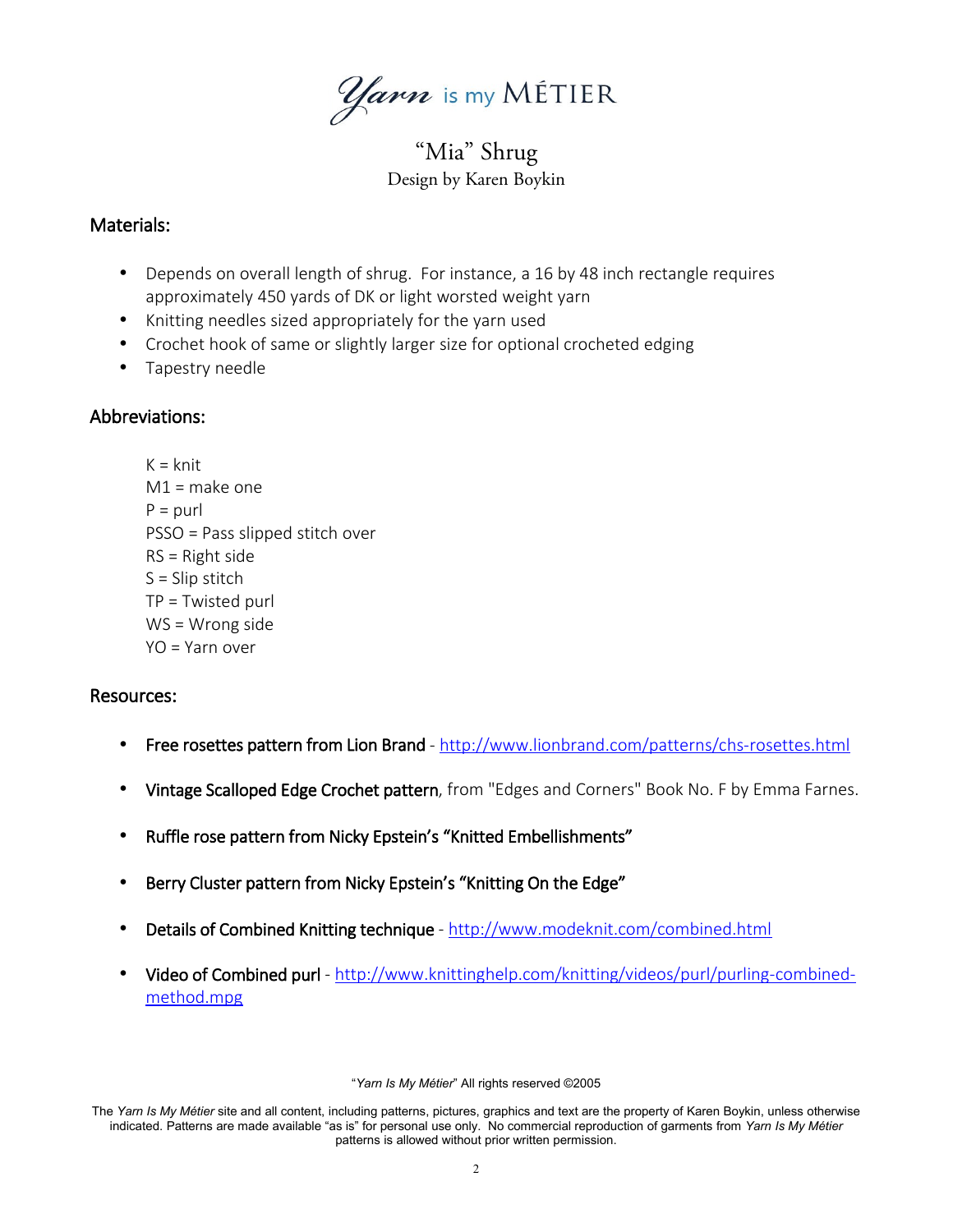*Yarn* is my MÉTIER

"Mia" Shrug Design by Karen Boykin

These Measurements and Calculations are used for all versions of the pattern. Please note that the circumference of your upper arm will determine the width of the entire garment. For instance, if your arm measures 12 inches around at its largest point, the part that goes across your back will be approximately 12 inches wide.

## Measurements:

|               | A. Circumference of largest part of upper arm:                                               | (e.g. $11'$ ) |               |  |
|---------------|----------------------------------------------------------------------------------------------|---------------|---------------|--|
|               | B. Shoulder width (bone to bone):                                                            |               | (e.g. $12"$ ) |  |
|               | C. Desired sleeve length (underarm to just below elbow for 3/4,<br>to wrist for full-length) |               | (e.g. 15")    |  |
|               |                                                                                              |               |               |  |
| Colculations: |                                                                                              |               |               |  |

## Calculations:

| Number of stockinette stitches per row inch in selected yarn: | (e.g. 5)             |
|---------------------------------------------------------------|----------------------|
| Multiply by circumference (A):                                | $(e.g. 5 * 11 = 55)$ |
| D. Round up to the nearest multiple of 4, plus $2^*$ :        | $(e.g. 56 + 2 = 58)$ |
| E. Round up to the nearest multiple of 10, plus 1:            | $(e.g. 60 + 1 = 61)$ |
| F. Subtract (D) from $(E)$ **:                                | $(e.g. 61 - 58 = 3)$ |
| G. Add 8" to (B) for lace work length:                        | $(e.g. 12 + 8 = 20)$ |

\* (D) not necessary if knitting sleeves in the round

\*\* (F) should be calculated by subtracting (A) from (E) if knitting sleeves in the round

"*Yarn Is My Métier*" All rights reserved ©2005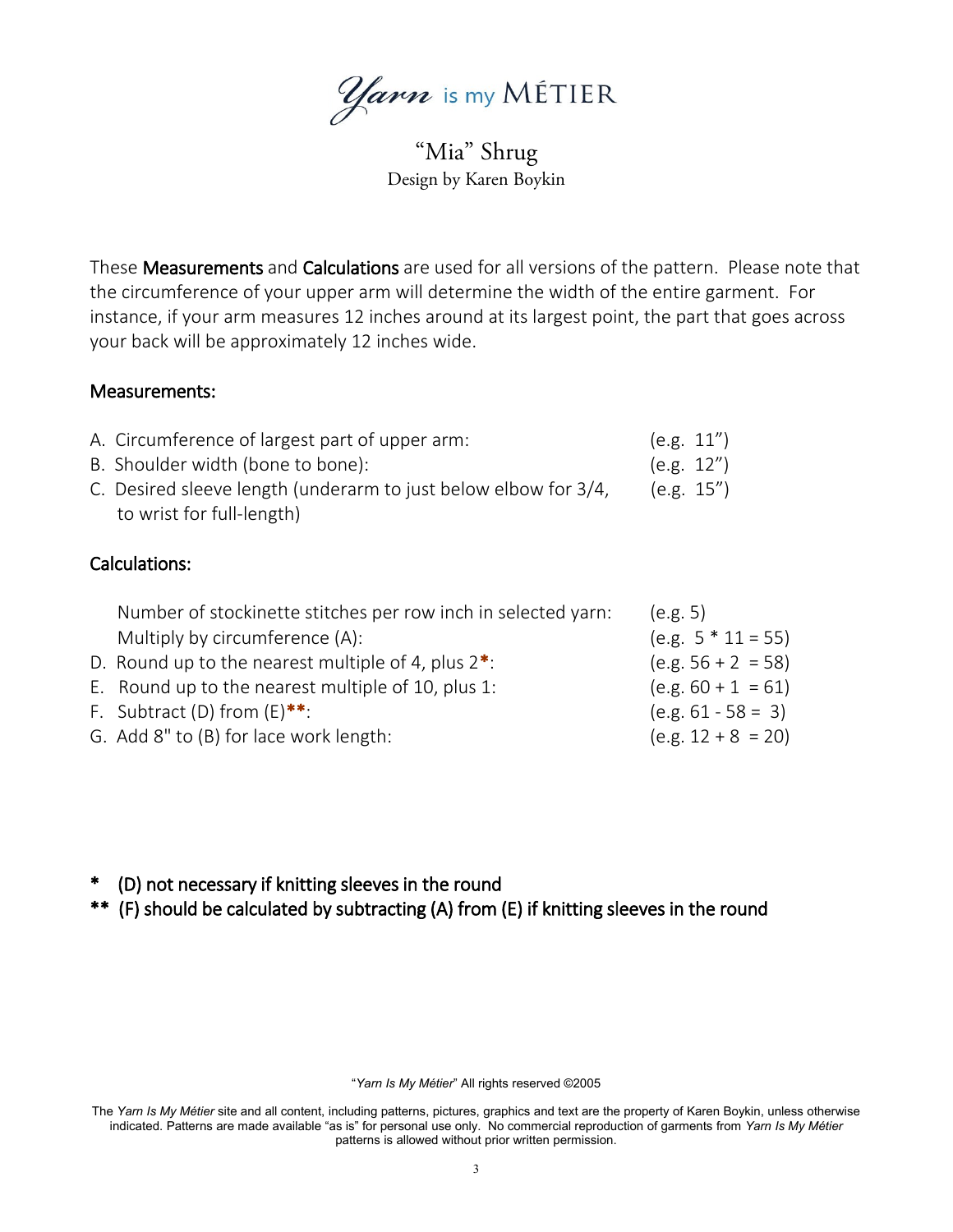*Yarn* is my MÉTIER

"Mia" Shrug Design by Karen Boykin

Pattern (Version 1 - twisted purl) Materials



16 by 48 inch rectangle requires approximately 400 yards of light worsted cotton blend with a gauge of 5 stitches per inch, plus a few yards of a complementary color for the crochet rosettes

- Knitting needles used US 10.5
- Crochet hook used  $-$  K / 10.5

# **Instructions**

Cast on (D) stitches, leaving a long tail for seaming during the "Finishing" step.

K1, \*K2, TP2\* rib, repeating \* to \* until end of row, then TP1. Slip first stitch of each subsequent row.

Repeat until piece measures  $(C)$  inches. Note: If you will be adding the decorative edging, make the length (C minus 2) inches, ending on WS row.

Set up the lace pattern by increasing the initial ribbing stitch count by (F) additional stitch(es). Use M1 as the least obvious method of increase. Begin the 2-row lace pattern on a RS row:

**Row 1**:  $*K1$ , yo, k3, (sl 1, k2tog, psso), k3, yo, $*$  repeat from  $*$  to  $*$ , end k1. Row 2: TP across and turn.

Continue this 2-row pattern until piece measures (G) inches, ending on WS row.

Decrease the (F) additional stitch(es) added in the setup row prior. Use k2tog so that decreases lie in the same direction.

Resume the K1, \*K2, TP2\* rib, repeating \* to \* until end of row, then TP1, slipping first stitch of each subsequent row.

Repeat K2, TP2 rib until piece measures (C) inches. Note: If adding a sleeve edging, make the length (C minus 2) inches, ending on RS row. Bind off, leaving long tail and steam block.

The *Yarn Is My Métier* site and all content, including patterns, pictures, graphics and text are the property of Karen Boykin, unless otherwise indicated. Patterns are made available "as is" for personal use only. No commercial reproduction of garments from *Yarn Is My Métier* patterns is allowed without prior written permission.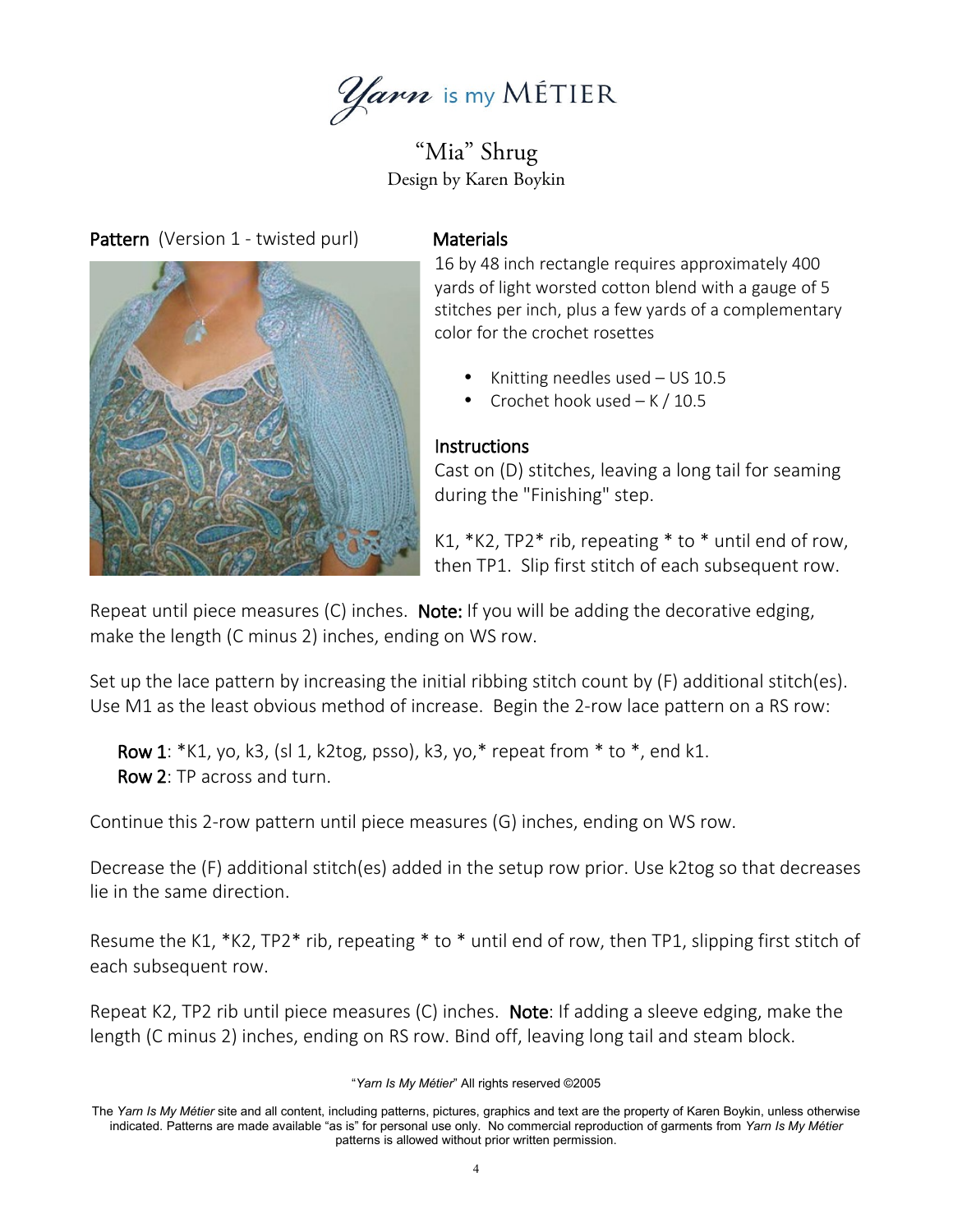*Yarn* is my MÉTIER

"Mia" Shrug Design by Karen Boykin

# Finishing:

Fold blocked piece in half, wrong side out. Using tapestry needle and long tail, sew sleeve up to (C minus 2 inches), as the seaming should end comfortably below the underarm. Put a couple of extra stitches at the end of the seam since this area will need the most reinforcement due to the way the garment is worn. Weave in ends.

Repeat same steps for other "sleeve".

Next, knit or crochet 4 small rosettes to attach to either side of shrug. I used the 2-color rosette pattern from Lion Brand<http://www.lionbrand.com/patterns/chs-rosettes.html>

Placing the rosettes on either side of the neck edge, evenly spaced.

# Sleeve Edging (Optional)

You may either knit or crochet any 2" edging of your choice by picking up the stitches along the sleeve edge. The original pattern uses a vintage 3-row shell stitch edging and these instructions reference that particular pattern.

Select a crochet hook that is the same size or slightly larger than the corresponding knitting needles used to make the body. I used a crochet pattern from the early 1900's called Scalloped Edge Crochet, published in a book called "Edges and Corners" Book No. F by Emma Farnes, available here -<http://crochet.about.com/library/n012503.htm>



The edging is basically 3 rows of double-crochet shells, slipped stitches and single crochet. If you can do those stitches, the edging is really very easy.

Weave in ends and you're done.

"*Yarn Is My Métier*" All rights reserved ©2005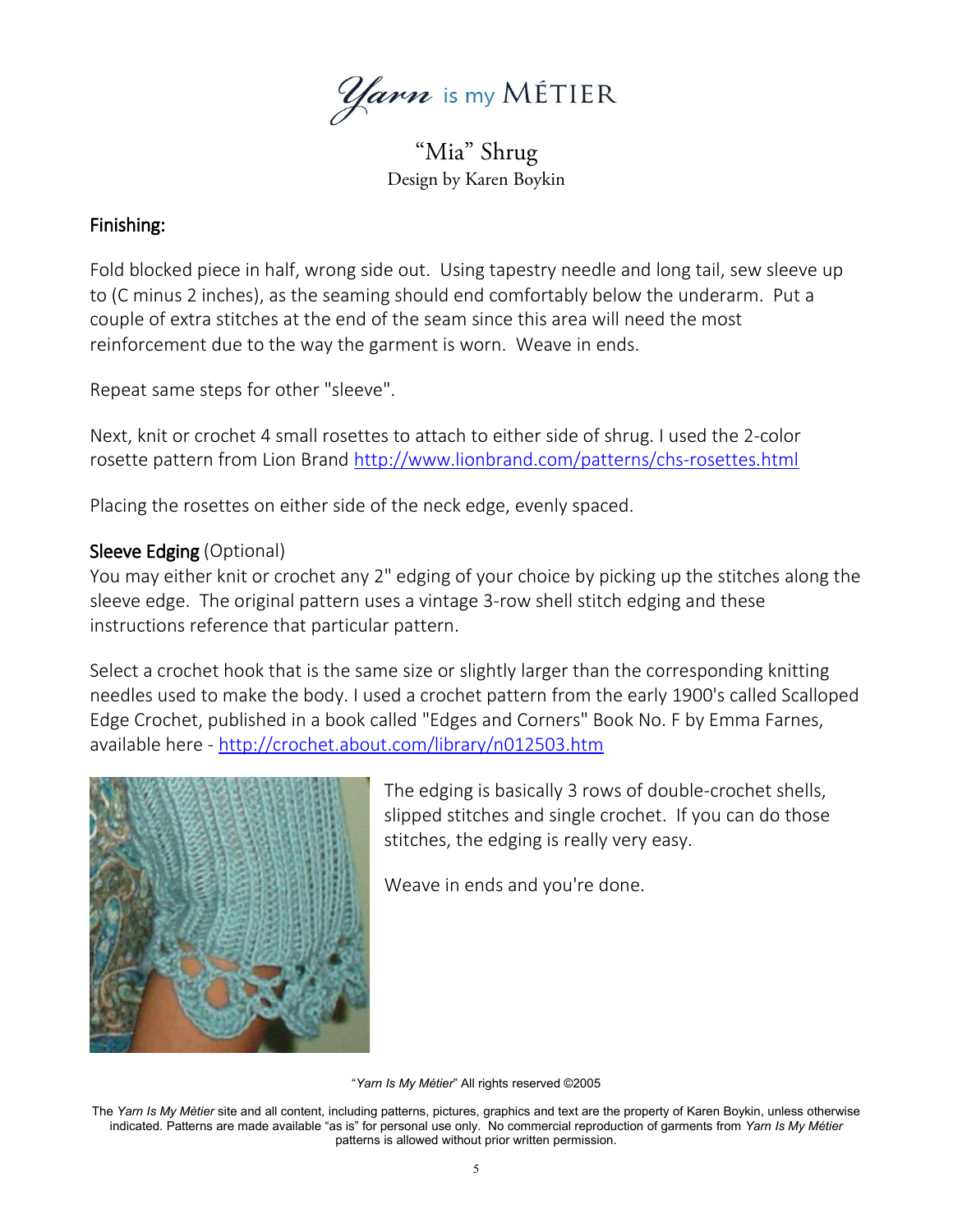*Yarn* is my MÉTIER

"Mia" Shrug Design by Karen Boykin

Pattern (Version 2 - standard purl, by Grumperina at http://www.grumperina.com/knitblog/):



### **Materials**

- 50 by 9.5 inch rectangle requires approximately 450 yards of DK weight KFI Cashmereno, 22 sts/30 rows per 4" square in stockinette
- 112 beads (48 per cuff, 4 per rosette)
- Knitting needles used US 6

Cast on (D) stitches, leaving a long tail for seaming during the "Finishing" step.

K1, \*K2, P2\* rib, repeating \* to \* until end of row, then P1. Slip first stitch of each subsequent row.

Repeat until piece measures  $(C)$  inches. Note: If adding

the decorative edging, make the length (C minus 2) inches, ending on WS row.

Set up the lace pattern by increasing the initial ribbing stitch count by (F) additional stitch(es). Use M1 as the least obvious method of increase. Begin the 2-row lace pattern on a RS row:

 Row 1: \*K1, yo, k3, (sl 1, k2tog, psso), k3, yo,\* repeat from \* to \*, end k1. Row 2: P across and turn.

Continue this 2-row pattern until piece measures (G) inches, ending on WS row.

Decrease the (F) additional stitch(es) added in the setup row. Use k2tog so that decreases lie in the same direction.

Resume the K1, \*K2, P2\* rib, repeating \* to \* until end of row, then P1. Slip the first stitch of each subsequent row.

Repeat K2, P2 rib until piece measures (C) inches. Note: If adding a sleeve edging, make the length (C minus 2) inches, ending on RS row. Bind off, leaving long tail and steam block.

The *Yarn Is My Métier* site and all content, including patterns, pictures, graphics and text are the property of Karen Boykin, unless otherwise indicated. Patterns are made available "as is" for personal use only. No commercial reproduction of garments from *Yarn Is My Métier* patterns is allowed without prior written permission.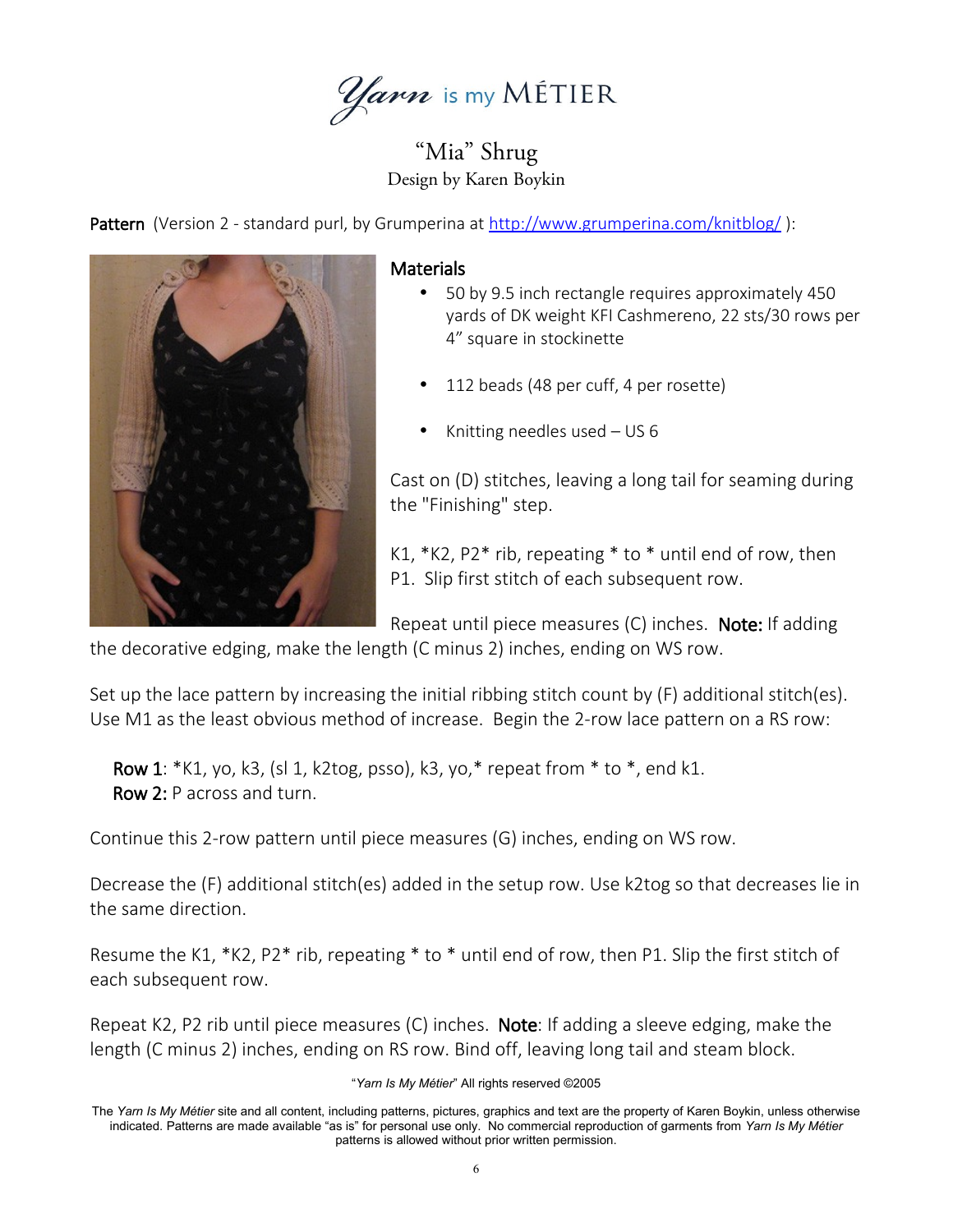*Yarn* is my MÉTIER

"Mia" Shrug Design by Karen Boykin



Next, knit 4 small rosettes to attach to either side of shrug. Grumperina made 1.5" modified rosettes from the ruffle rose pattern in Nicky Epstein's "Knitted Embellishments"

Evenly space the rosettes on either side of the neck edge.

# Finishing:

Fold blocked piece in half, wrong side out. Using tapestry needle and long tail, sew sleeve up to (C minus 2 inches), as the seaming should end comfortably below the underarm. Put a couple of extra stitches at the end of the seam since this area will need the most reinforcement due to the way the garment is worn. Weave in ends.



# Sleeve Edging

Pick up stitches at RS edge of sleeve, and then add the knit or crochet edging of your choice. Repeat same edging for other sleeve. Weave in ends and you're done.

Grumperina designed her own, complete with beading (pictured, left).

"*Yarn Is My Métier*" All rights reserved ©2005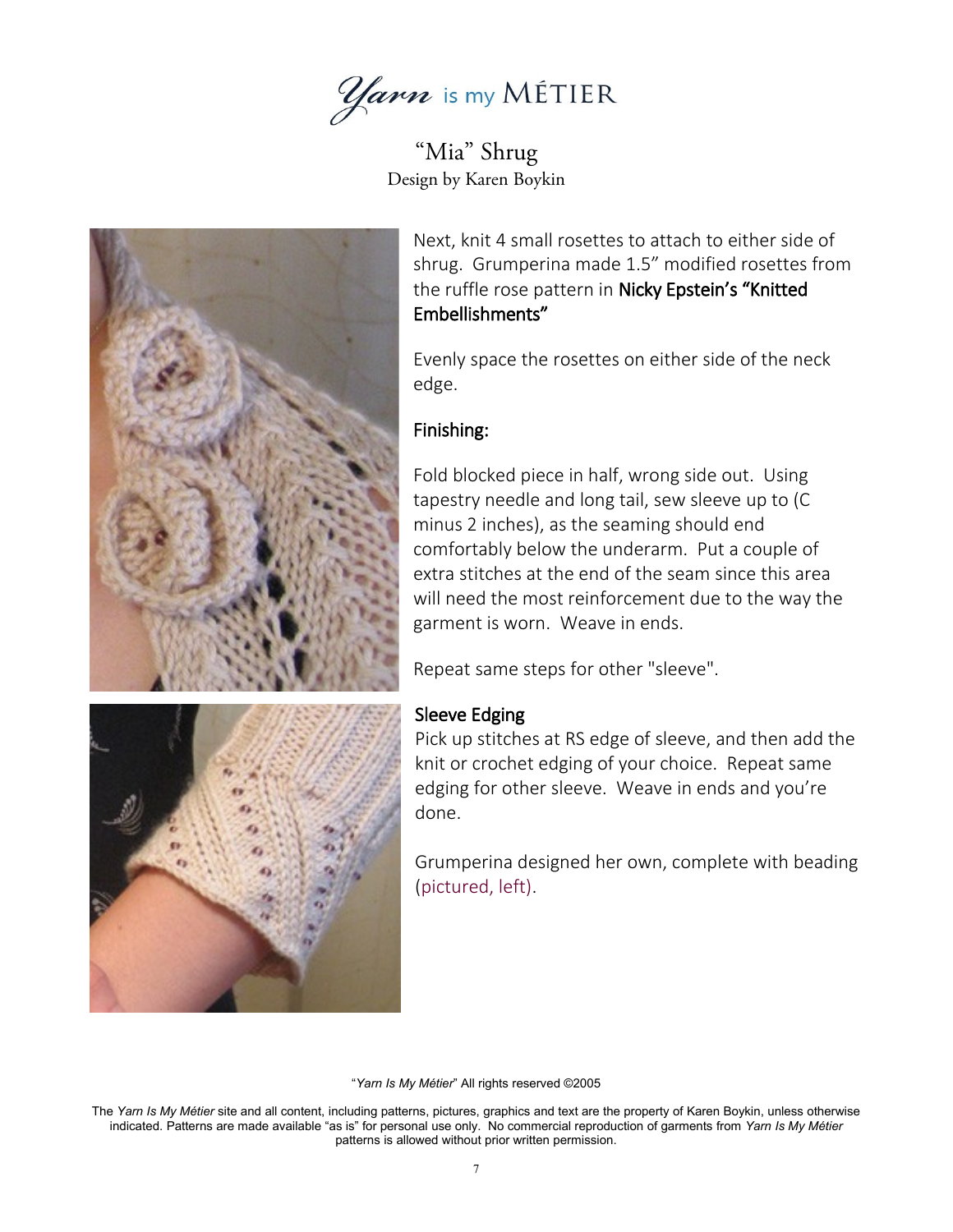*Yarn* is my MÉTIER

"Mia" Shrug Design by Karen Boykin

# Version 3 Materials

- Approximately 470 yards of heavy sock weight yarn, 6.5 stitches per inch in stockinette
- 80 beads for the collar
- Two circular knitting needles for ribbed sleeves (or whatever method you prefer for knitting in the round – US 4
- Size 8 US straights or circular needles for lace portion

## Instructions:

Cast on (D) stitches, split evenly between your two circulars.

Work the K2, TP2 rib in the round until piece measures (C) inches.



From this point, you will knit the piece flat. Turn so that the (WS) is facing you.

M1 to increase initial ribbing stitch count by (F) additional stitch(es); distribute the extra stitches evenly through this setup row.

Begin the simple 2-row lace pattern on RS row:

- Row 1: \*K1, yo, k3, (sl 1, k2tog, psso), k3, yo,\* repeat from \* to \*, end k1.
- Row 2: Twisted purl across row.

Continue two row pattern until piece measures (G) inches, ending on RS row.

Turn work to WS and use K2tog to evenly decrease the (F) additional stitch(es) added in the setup row for the lace repeat.

Rejoin ends on RS and resume the K2, P2 rib rounds until piece measures (C) inches. Bind off in pattern.

The *Yarn Is My Métier* site and all content, including patterns, pictures, graphics and text are the property of Karen Boykin, unless otherwise indicated. Patterns are made available "as is" for personal use only. No commercial reproduction of garments from *Yarn Is My Métier* patterns is allowed without prior written permission.